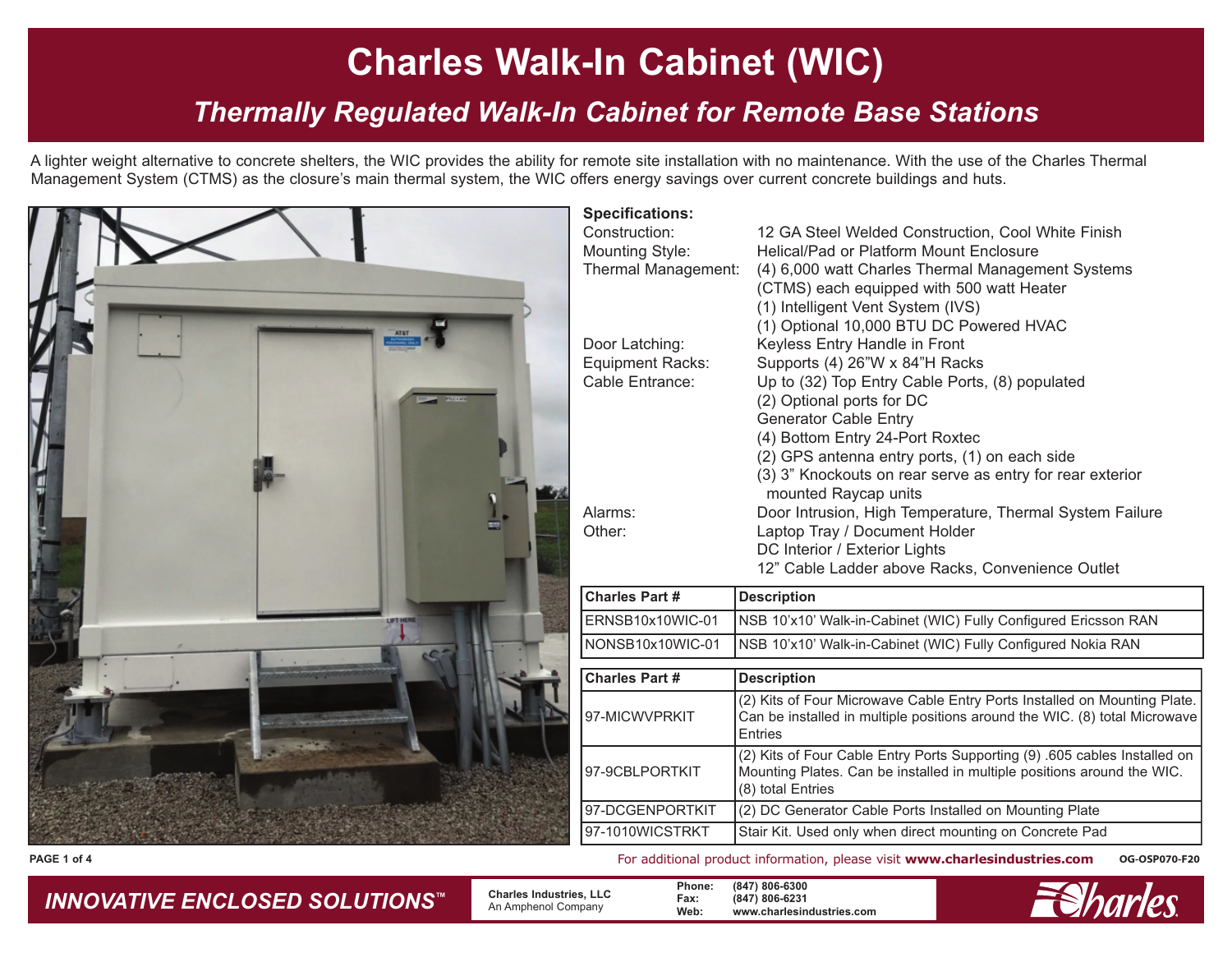### *Thermally Regulated Walk-In Cabinet for Remote Base Stations*

**WIC PHOTOS**





**On-Site Crane Installation Interior View - Ericsson Racks**



**Rear View**



**Side View**

**PAGE 2 of 4 OG-OSP070-F20**

**INNOVATIVE ENCLOSED SOLUTIONS™** Charles Industries, LLC Phone: (847) 806-6300 Fax: (847) 806-6300 Fax: (847) 806-6231 Meb: (847) 806-6231 Meb: exc.

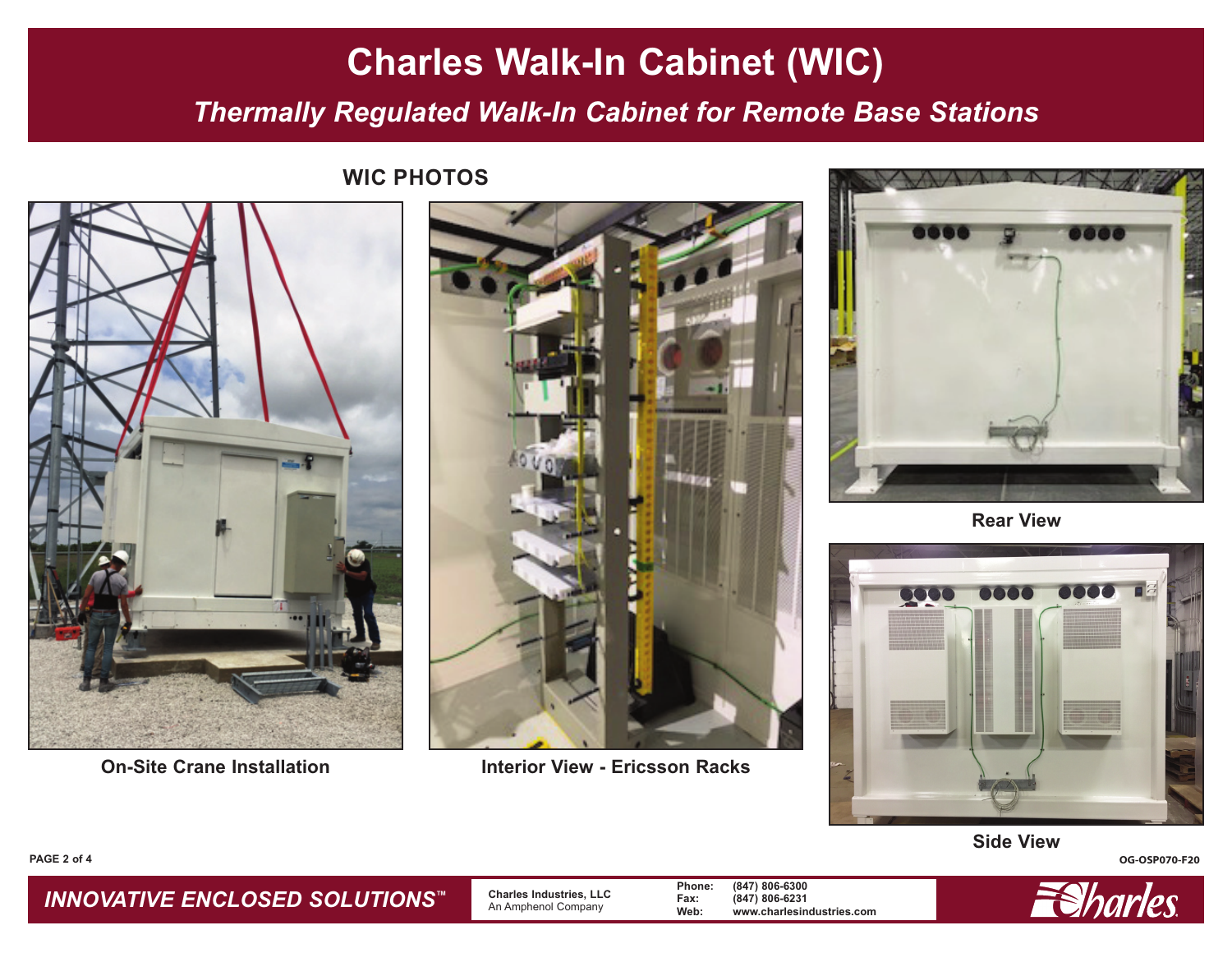*Thermally Regulated Walk-In Cabinet for Remote Base Stations* 

#### **WIC DIMENSIONS**

All dimensions given in inches

#### 13.90 (BOTH SIDES)



| <b>Approx. Dimensions:</b>      | 10"H x 10"W x 10"D                                                    |
|---------------------------------|-----------------------------------------------------------------------|
| Approx. Weight:                 | 7850 lbs. without equipment racks<br>13,850 lbs. with equipment racks |
| <b>Ventilation System:</b>      | Charles IVS, 83-008367-0, -48VDC                                      |
| <b>Bonding &amp; Grounding:</b> | 12 and 24 position ground bars<br>on the sides and rear (external)    |
|                                 | 46 position master ground bar on<br>rear wall (internal)              |



 $114.50$ 

| Operating Temp. Range, Outside Enclosure: | $-40^{\circ}$ to +115°F. -40° to 46°C. |
|-------------------------------------------|----------------------------------------|
| Operating Temp Range, Inside Enclosure:   | $-40^{\circ}$ to +131°F. -40° to 55°C  |
| Humidity:                                 | 0 to 95% (non-condensing)              |
| Altitude:                                 | Up to 2,000 meters (6560 feet)         |



**INNOVATIVE ENCLOSED SOLUTIONS™** Charles Industries, LLC Phone: (847) 806-6300 Fax: (847) 806-6300 Fax: (847) 806-6231 Phone: (847) 806-6231 Web: www.charlesindustries.com



(8) Ø1.125"

**MOUNTING HOLES** 

**PAGE 3 of 4 OG-OSP070-F20**